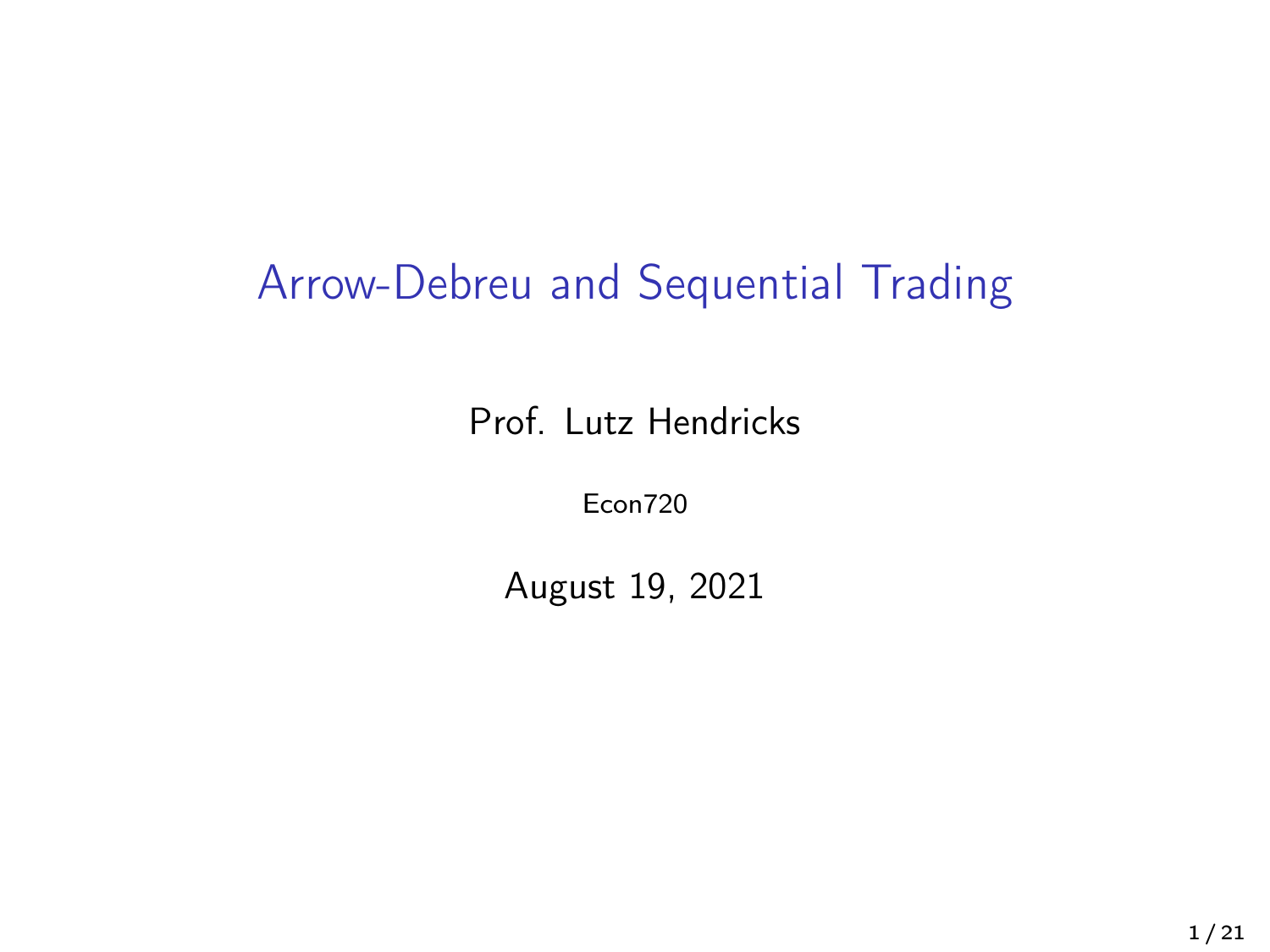Macro models are dynamic (have many periods).

Then we have a choice of how to represent equilibrium:

- $\triangleright$  Arrow-Debreu: all trading takes place at date 0
- $\triangleright$  Sequential trading: markets open in each period

This is where the details matter (units of account, Walras' law, ...)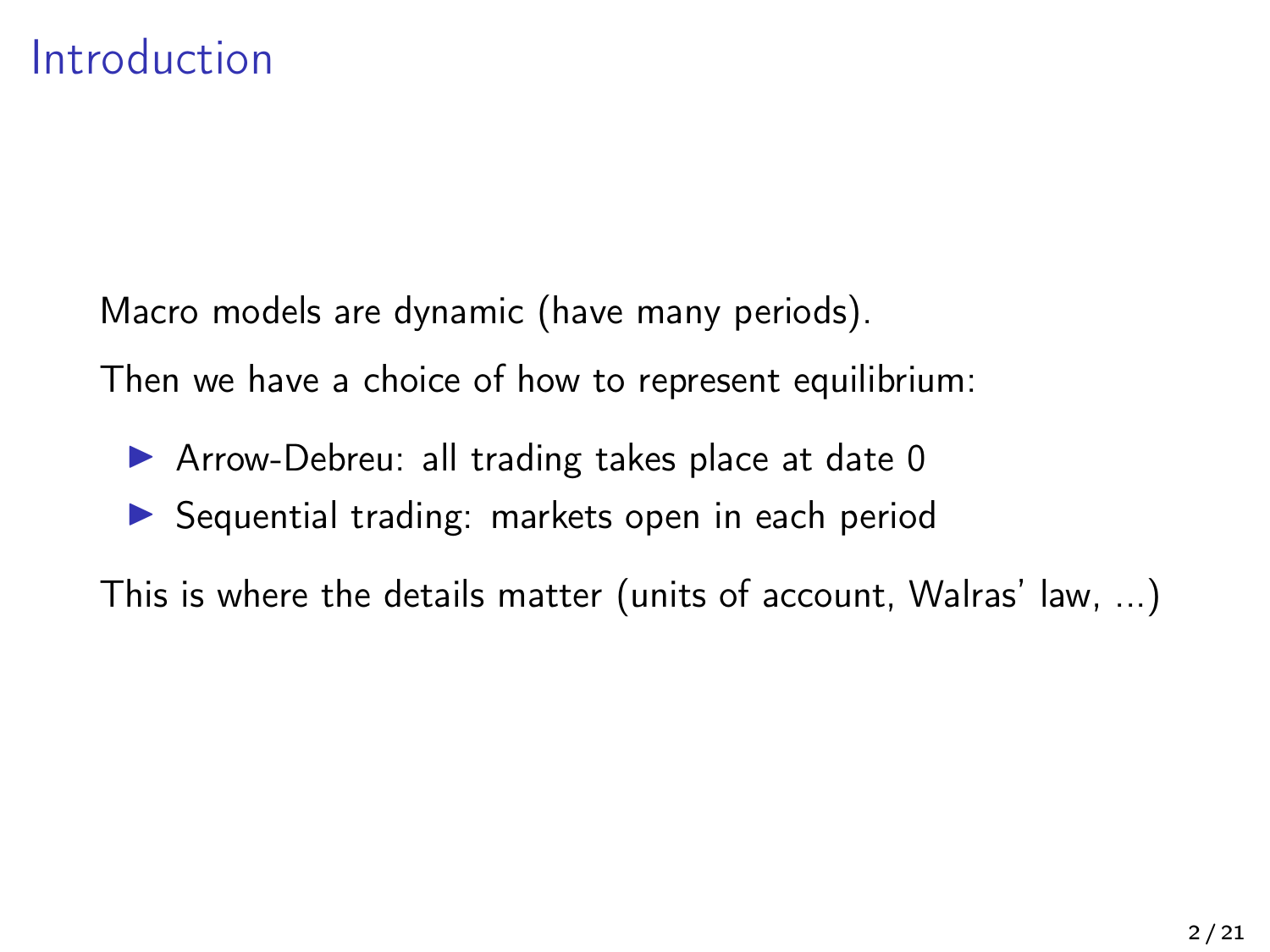## Two Period Example

Demographics:

 $\triangleright$  *N* identical households live for 2 periods,  $t = 1, 2$ .

Commodities:

 $\blacktriangleright$  there is one good in each period

Preferences:  $u(c_1, c_2)$ 

Endowments: *e<sup>t</sup>*

"Technology":  $c_t = e_t$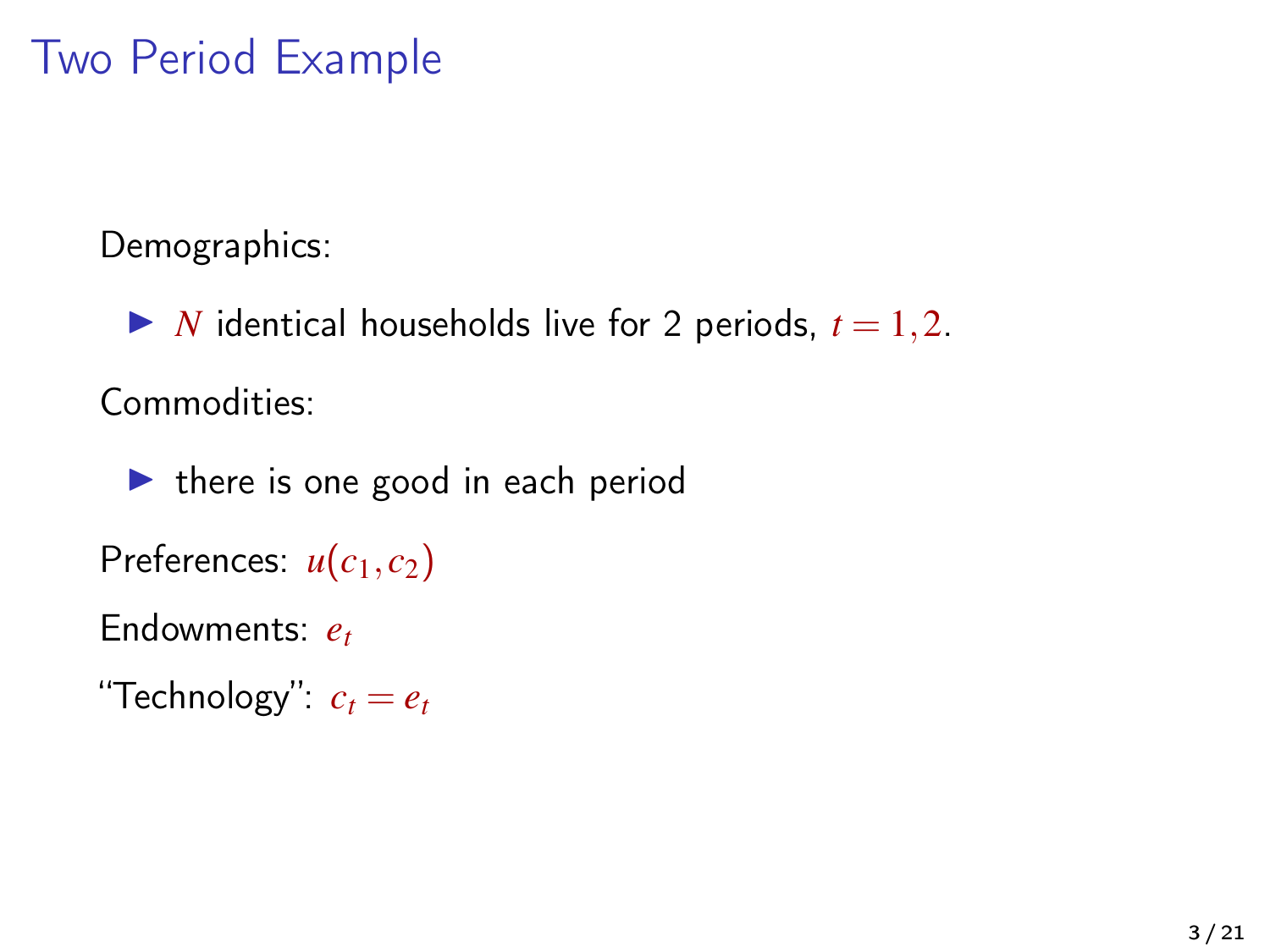Now we have a choice between 2 equivalent arrangements

- **I** Arrow-Debreu: all trades take place at  $t = 1$
- **In Sequential trading: markets open in each period**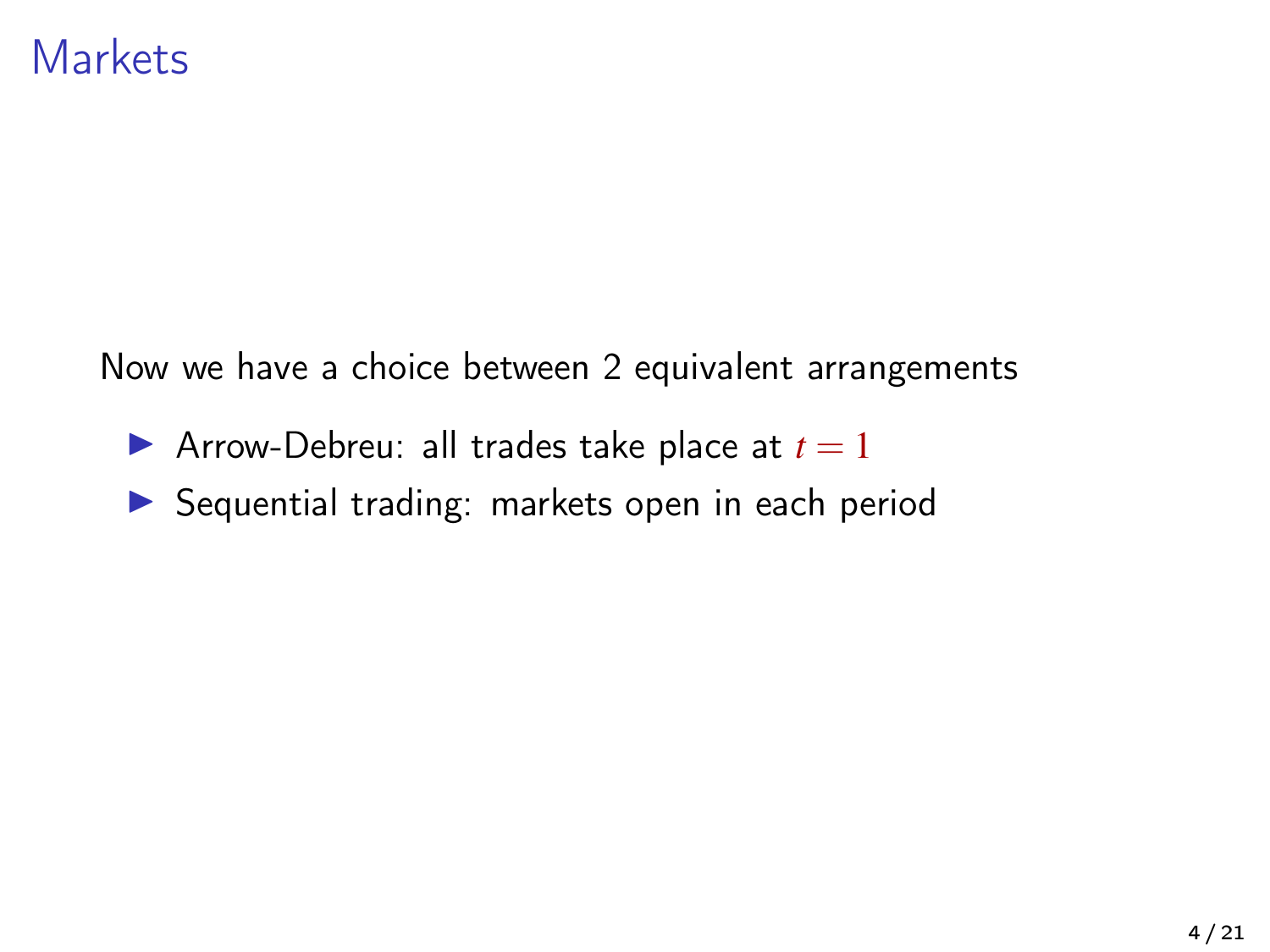## Arrow-Debreu Trading

The arrangement:

- $\blacktriangleright$  All trades take place at  $t = 1$
- ▶ Agents can buy and sell goods for delivery at any date *t*
- $\blacktriangleright$  Prices are  $p_t$

Can we normalize prices to 1?

Surprise:

If we write out this model, it looks exactly like the static 2 good model (see above).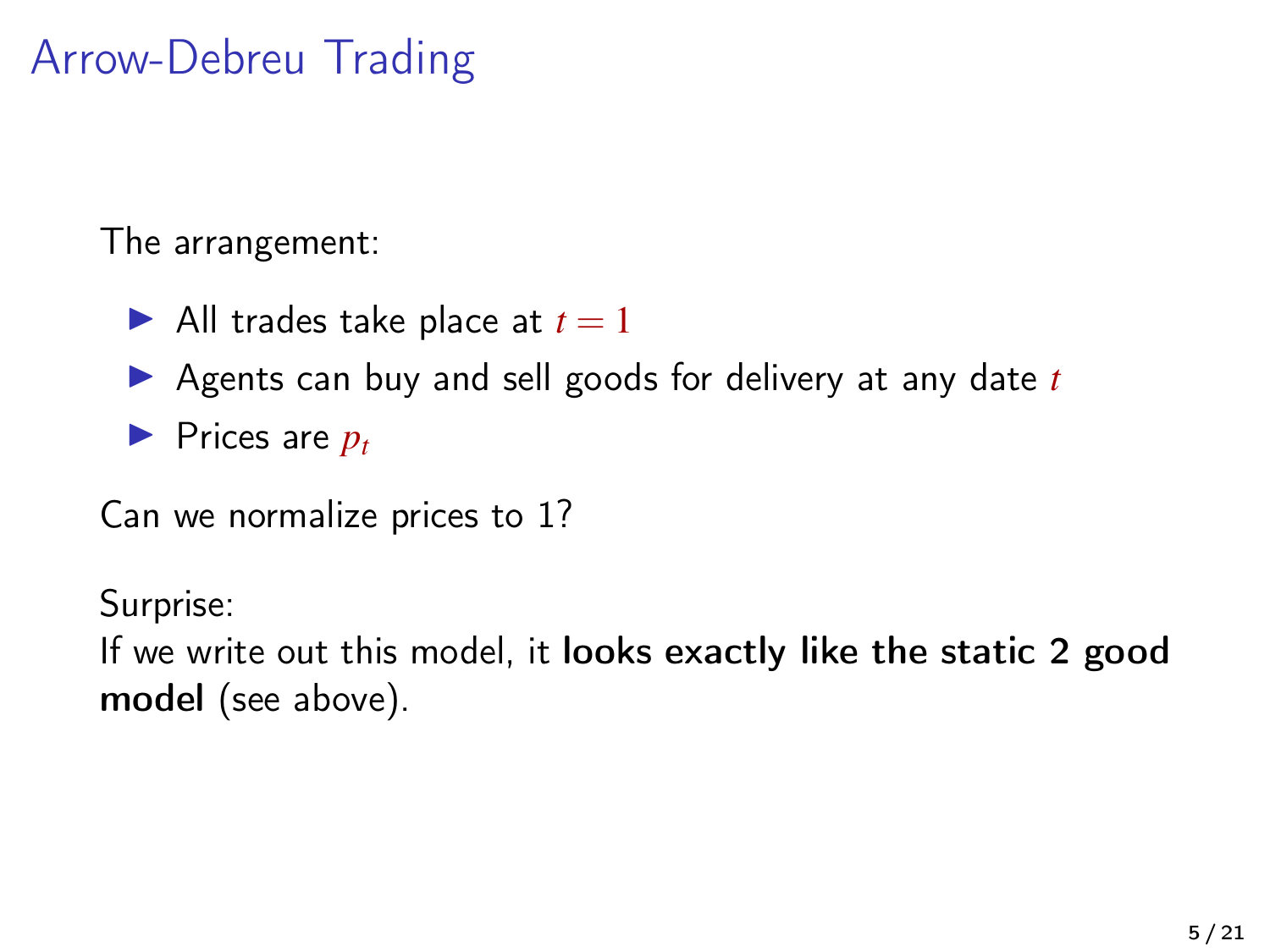## Arrow-Debreu Equilibrium

Household budget constraint:

$$
\sum_t p_t e_t = \sum_t p_t c_t \tag{1}
$$

Interpretation:

The household sells *e<sup>t</sup>* to and buys *c<sup>t</sup>* from the Walrasian auctioneer at a single trading date.

Market clearing:

$$
e_t = c_t \tag{2}
$$

 $\blacktriangleright$  Again the same as resource constraints.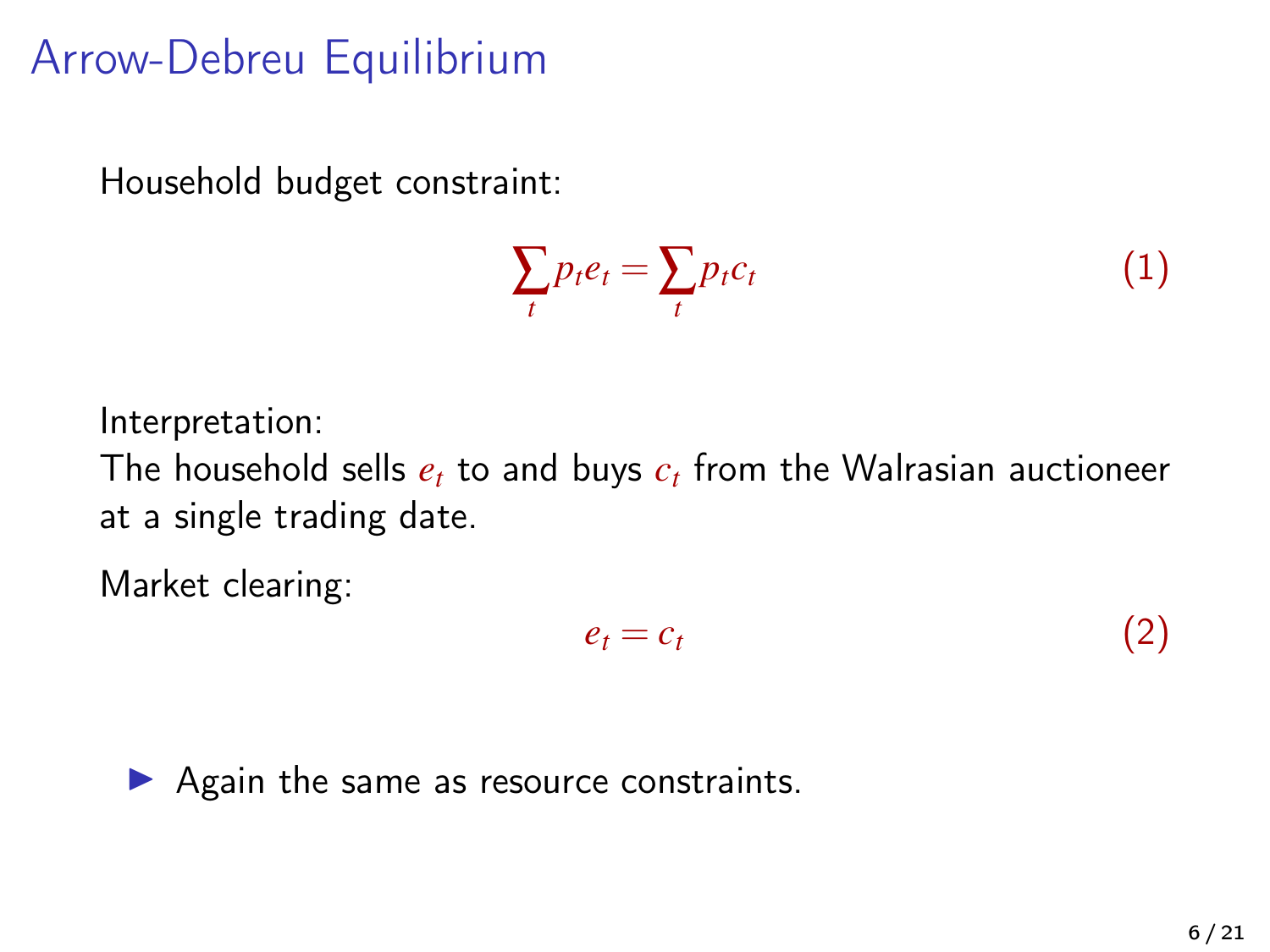# **Equilibrium**

Objects:  $c_{t,}p_{t}, t = 1,2$ 

Equations:

- $\blacktriangleright$  Household policy rules:  $c_t(p_1, p_2)$ implicitly defined by first-order condition and budget constraint
- **If** Market clearing:  $e_t = c_t$

Notes:

- $\triangleright$  only  $p_2/p_1$  is determined in equilibrium (choice of unit of account)
- $\triangleright$  only one equation is redundant by Walras' law (why?)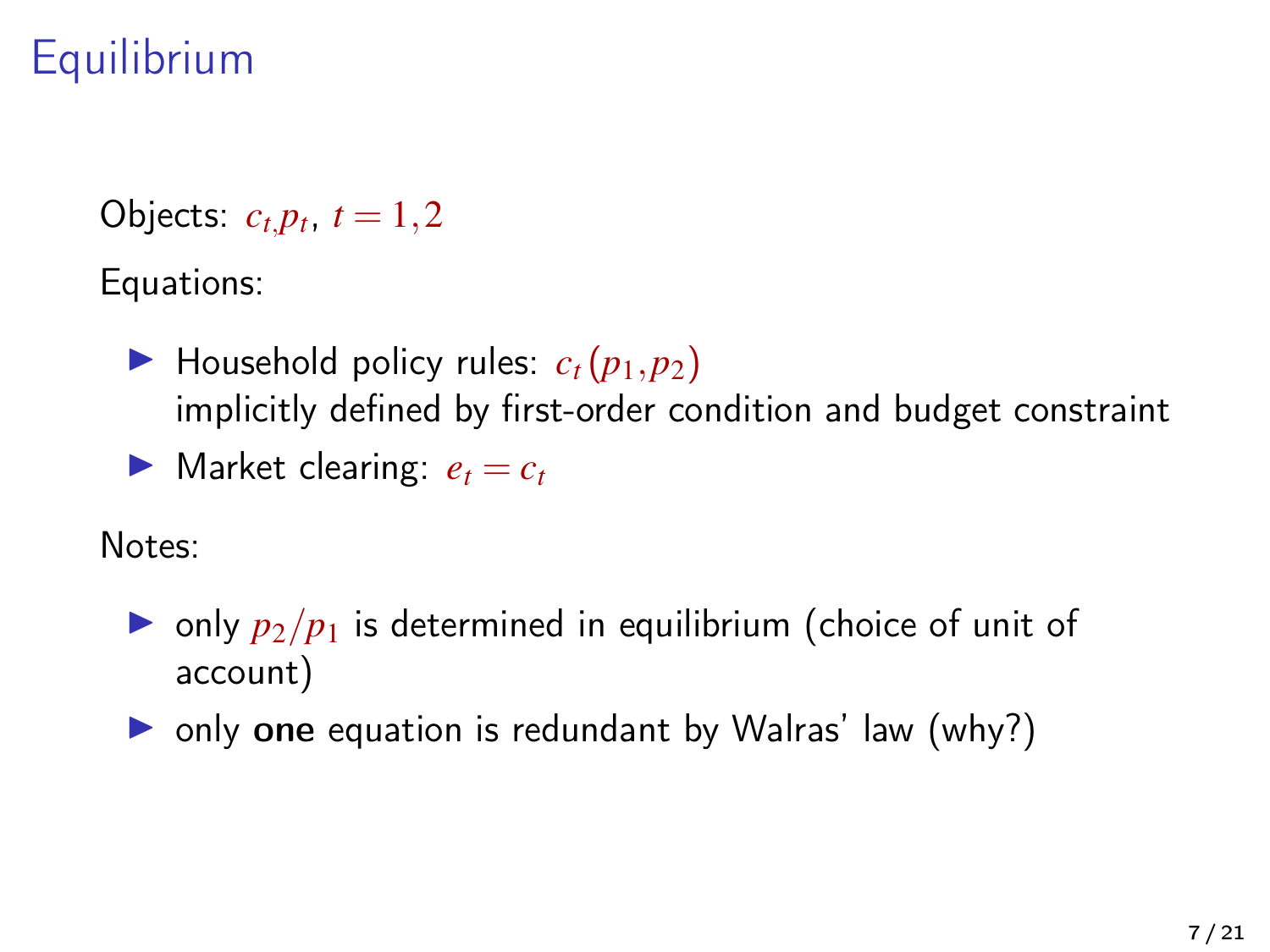## Equivalence of Dates and Goods

#### Fact

A model with T goods is equivalent to a model with T periods.

This is only true under "complete markets"

- $\triangleright$  roughly: there are markets that allow agents to trade goods across all periods and states of the world
- $\blacktriangleright$  we will talk about details later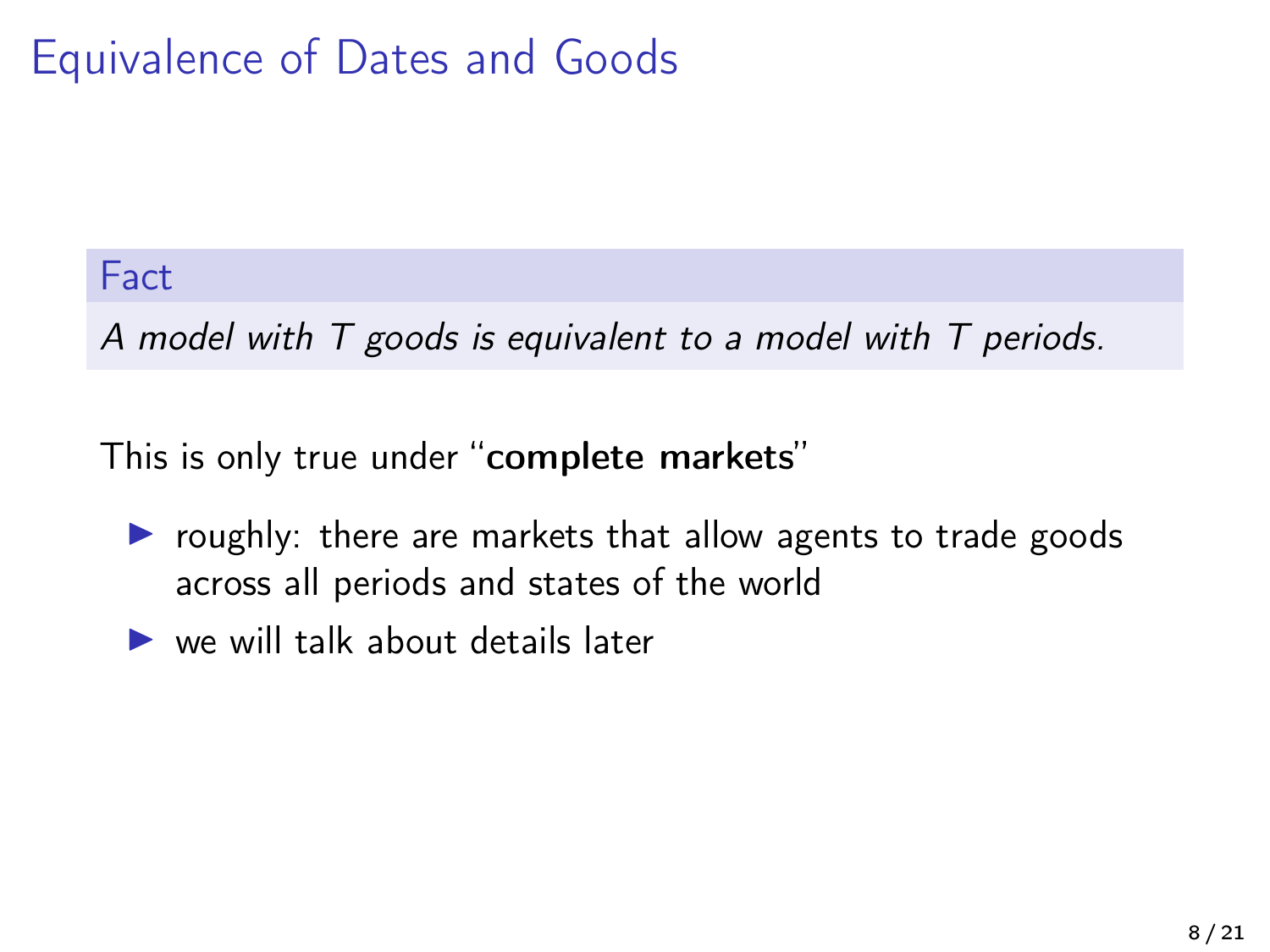An alternative trading arrangement.

Markets open at each date.

Only the date *t* good can be purchased in the period *t* market.

Now we have one numeraire for each trading period:  $p_t = 1$ . We need assets to transfer resources between periods.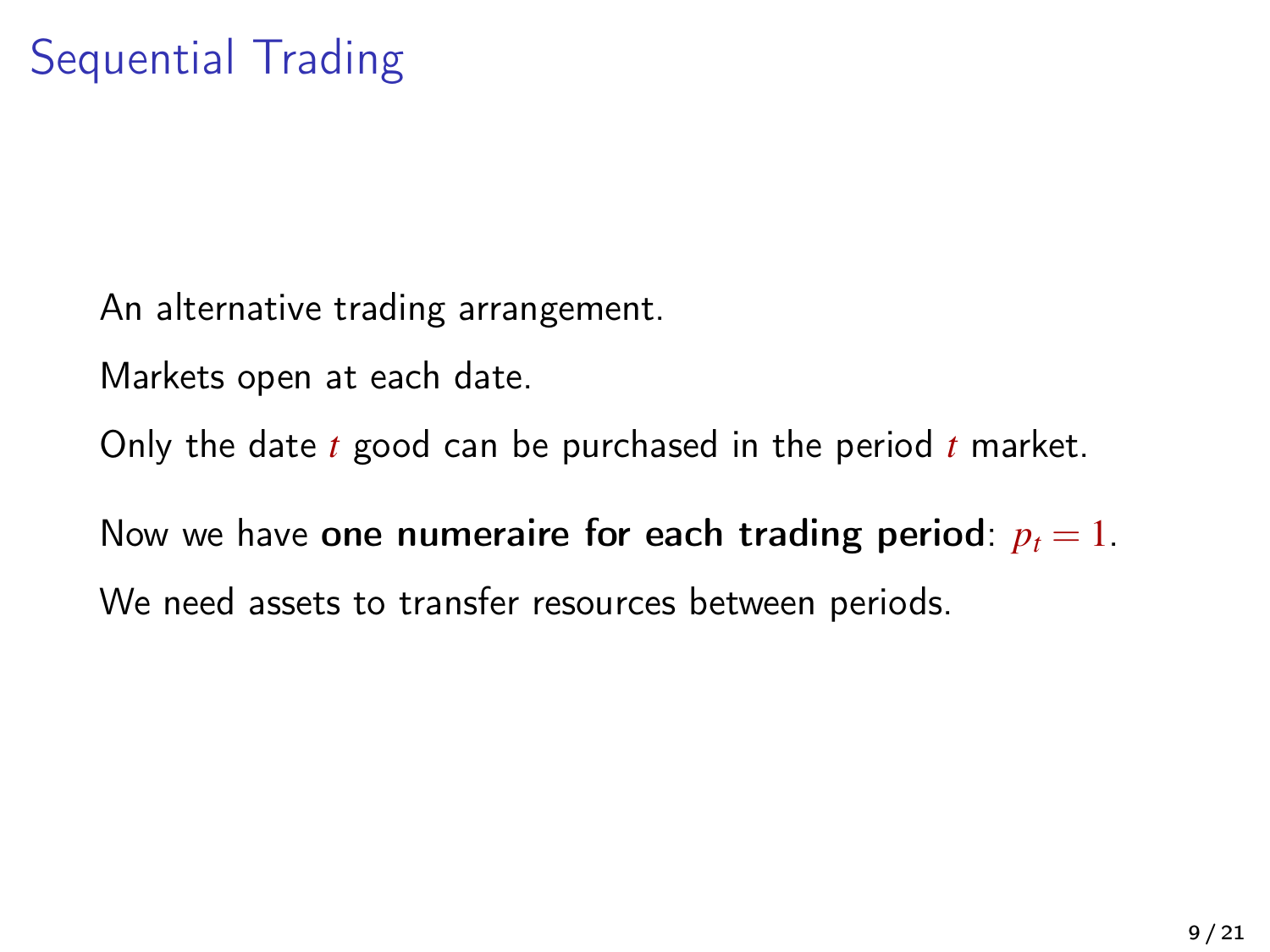At each date we have

- 1. a market for goods  $(p_t = 1)$ ;
- 2. a market for 1 period discount bonds (price *qt*)

A discount bond pays 1 unit of  $t + 1$  consumption.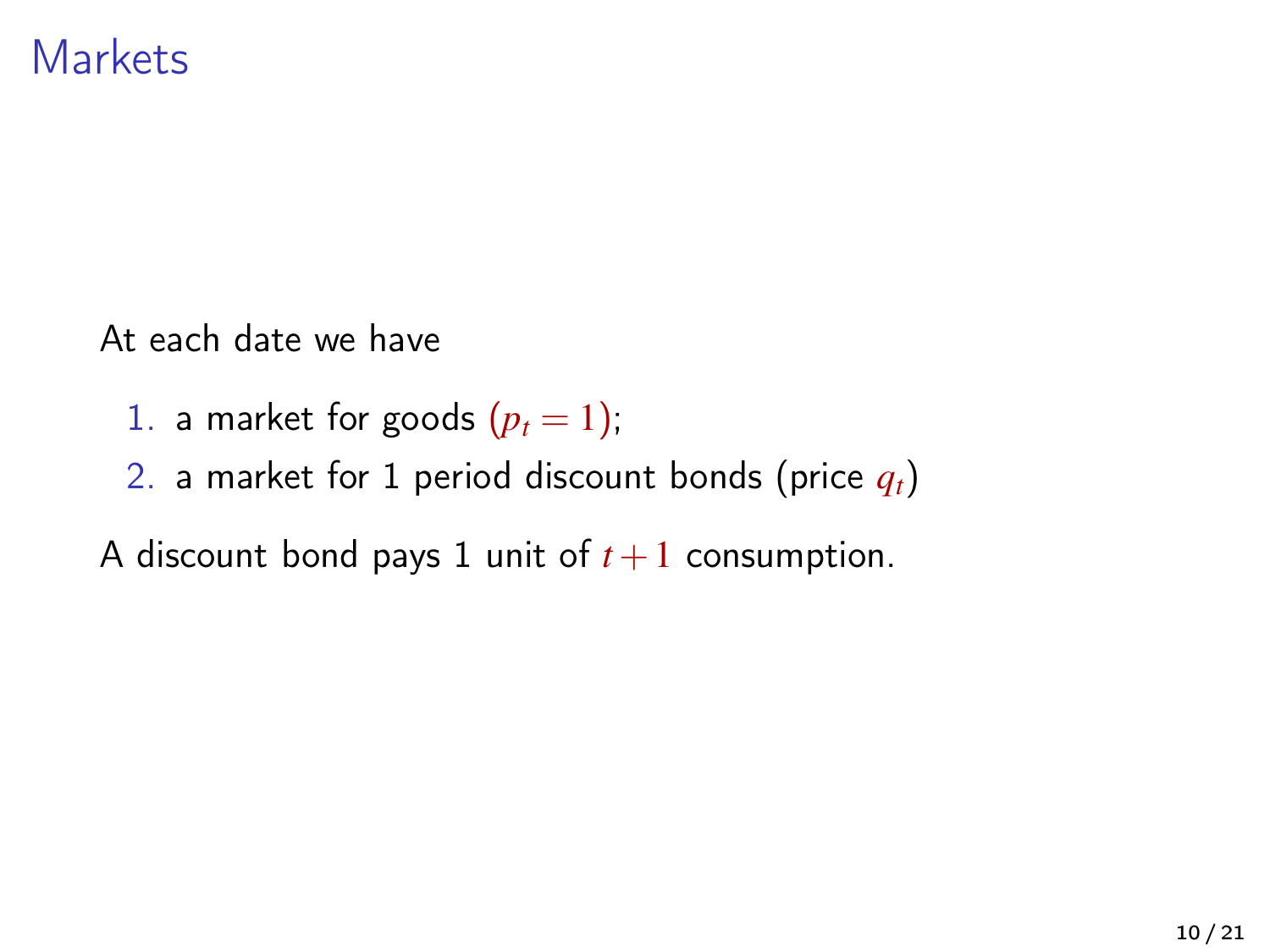Digression: Modeling bonds

### Definition

A one period bond promises to pay one unit of consumption in  $t+1$ .

Call its price *q<sup>t</sup>* .

Then the real interest rate is:  $R_{t+1} = 1/q_t$ .

What is a real interest rate?

Alternative normalization:

 $\triangleright$  set  $q_t = 1$  and let each bond pay  $R_{t+1}$  units of consumption  $\blacktriangleright$  why can I do this?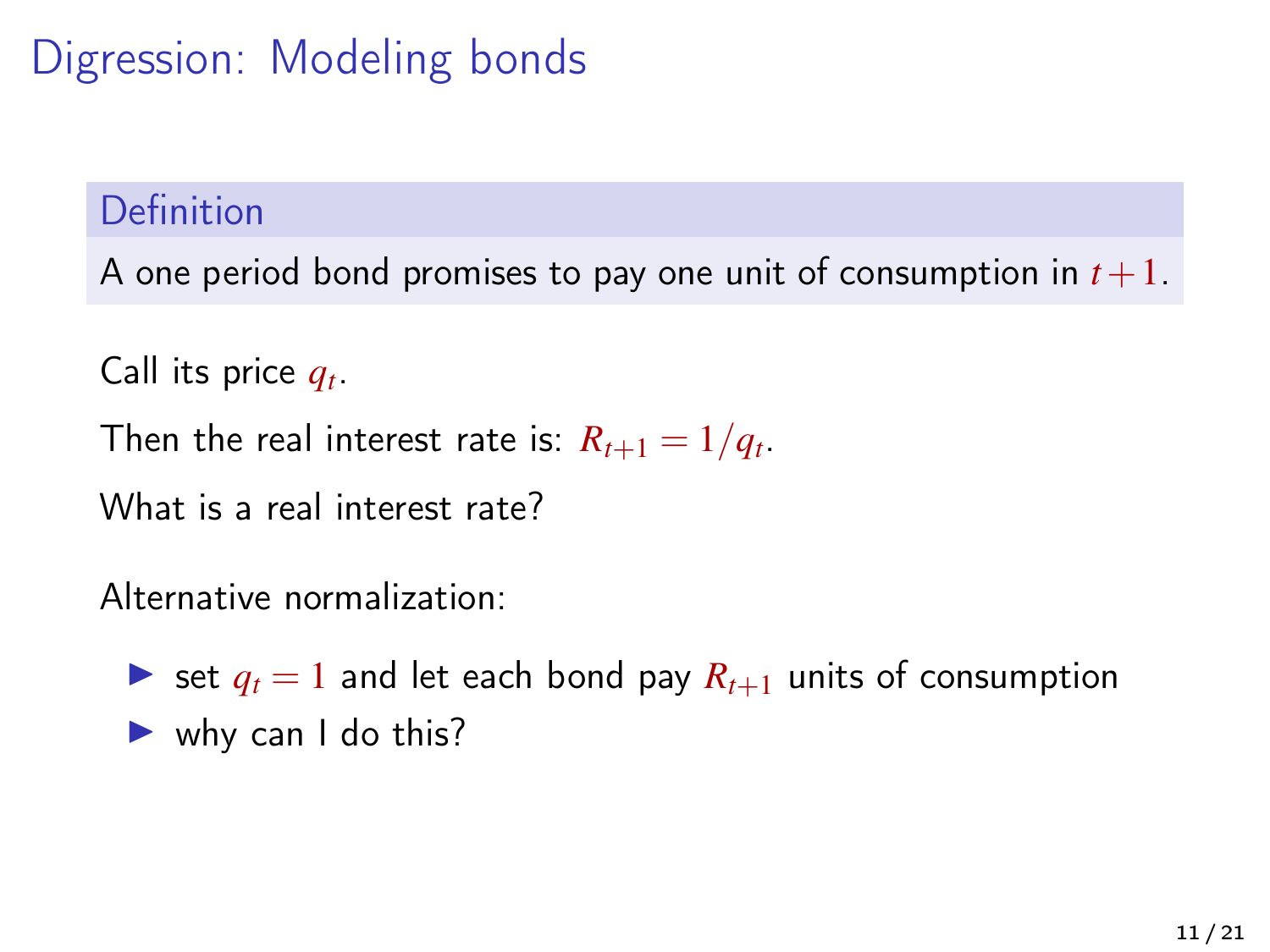## Household problem

Now we have one budget constraint per period:

$$
e_t + b_{t-1} = c_t + b_t q_t \tag{3}
$$

With  $b_0 = 0$ .

Household solves:

$$
\max_{b_1} u(e_1 - b_1 q_1, e_2 + b_1) \tag{4}
$$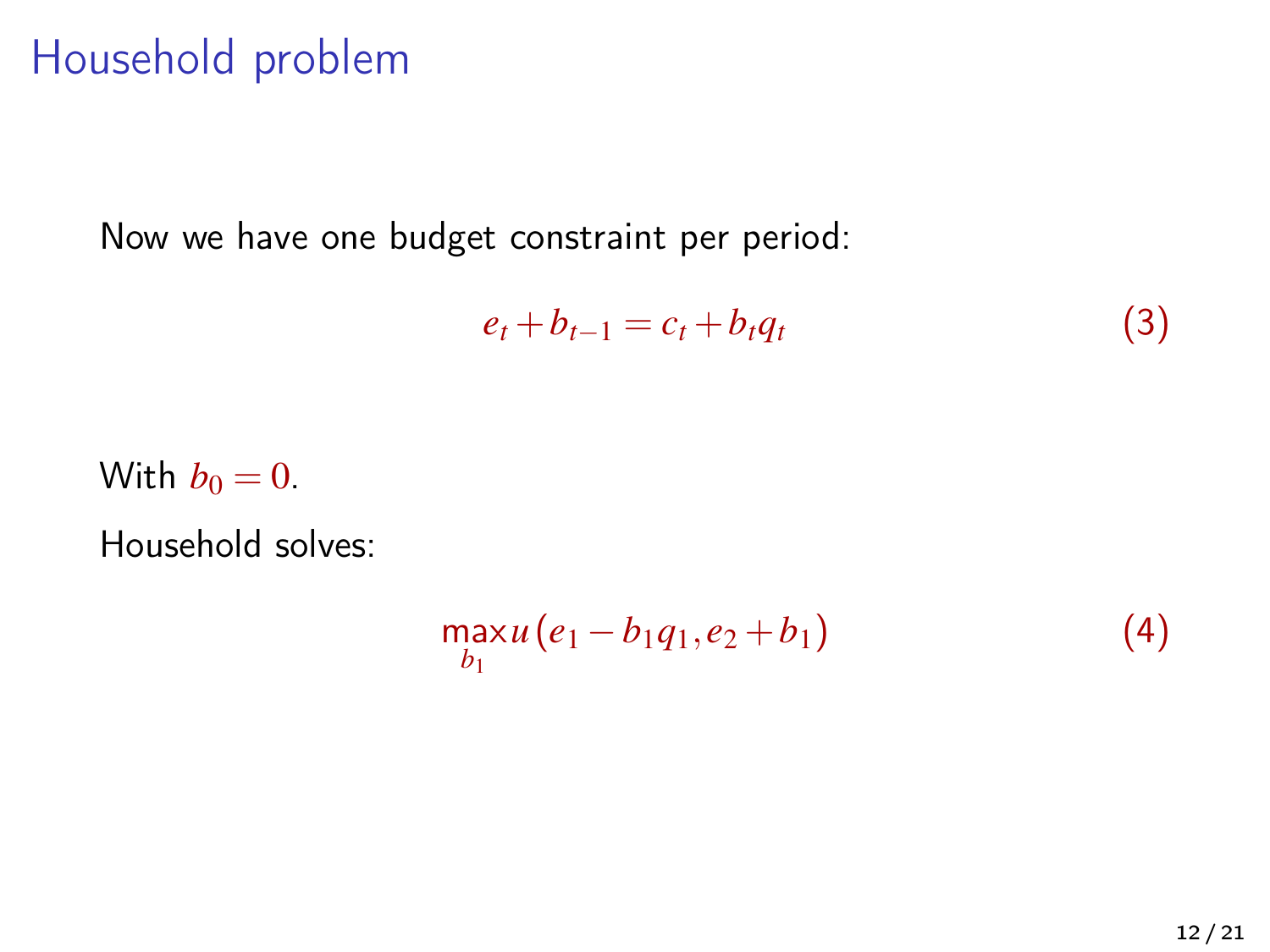## Household solution

### FOC:

$$
u_1q_1=u_2\tag{5}
$$

# *q*<sup>1</sup> is the relative price of period 2 consumption. Give up 1 unit of  $c_1$  and get  $1/q_1$  units of  $c_2$ . Solution:  $c_1$ ,  $c_2$ ,  $b_1$  that solve FOC and 2 budget constraints.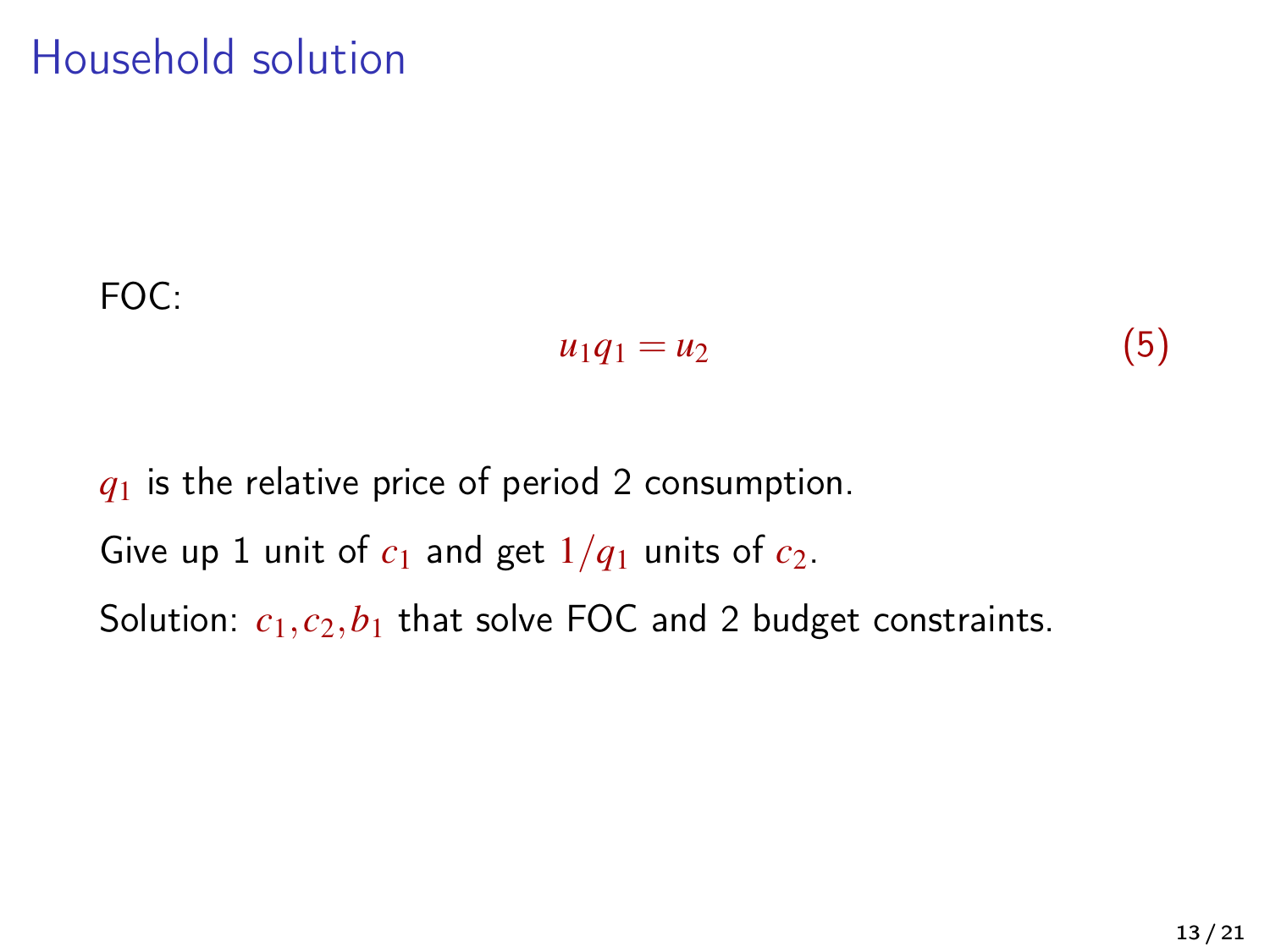## Market Clearing

 $\blacktriangleright$  Goods:  $e_t = c_t$  $\blacktriangleright$  Bonds:  $b_t = 0$ 

Why does bond market clearing look so odd?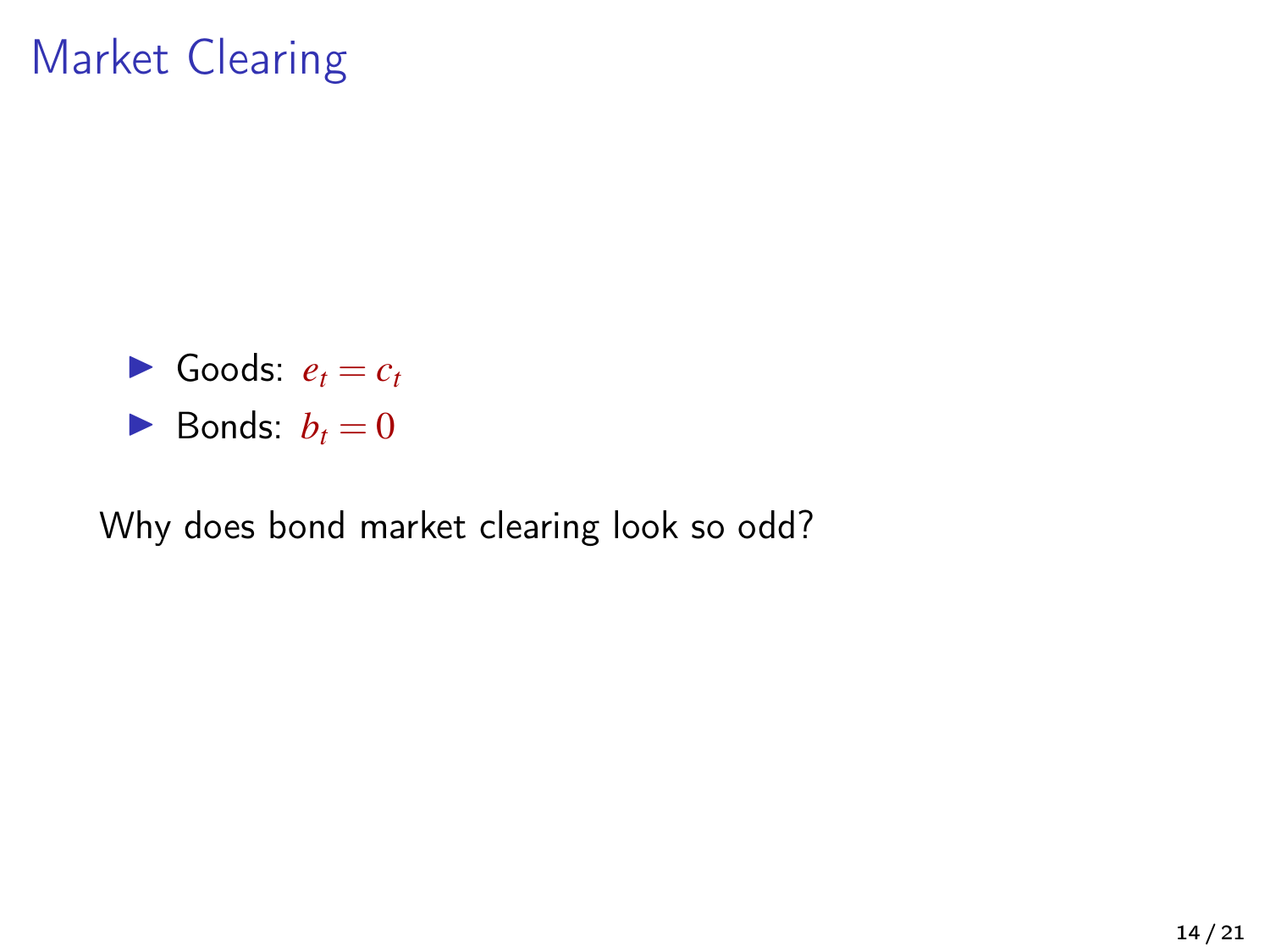## **Equivalence**

Note that the relative price is the same under both trading arrangements:

$$
p = q = u_2/u_1 \tag{6}
$$

#### **Fact**

When markets are complete, Arrow-Debreu and sequential trading equilibria are identical.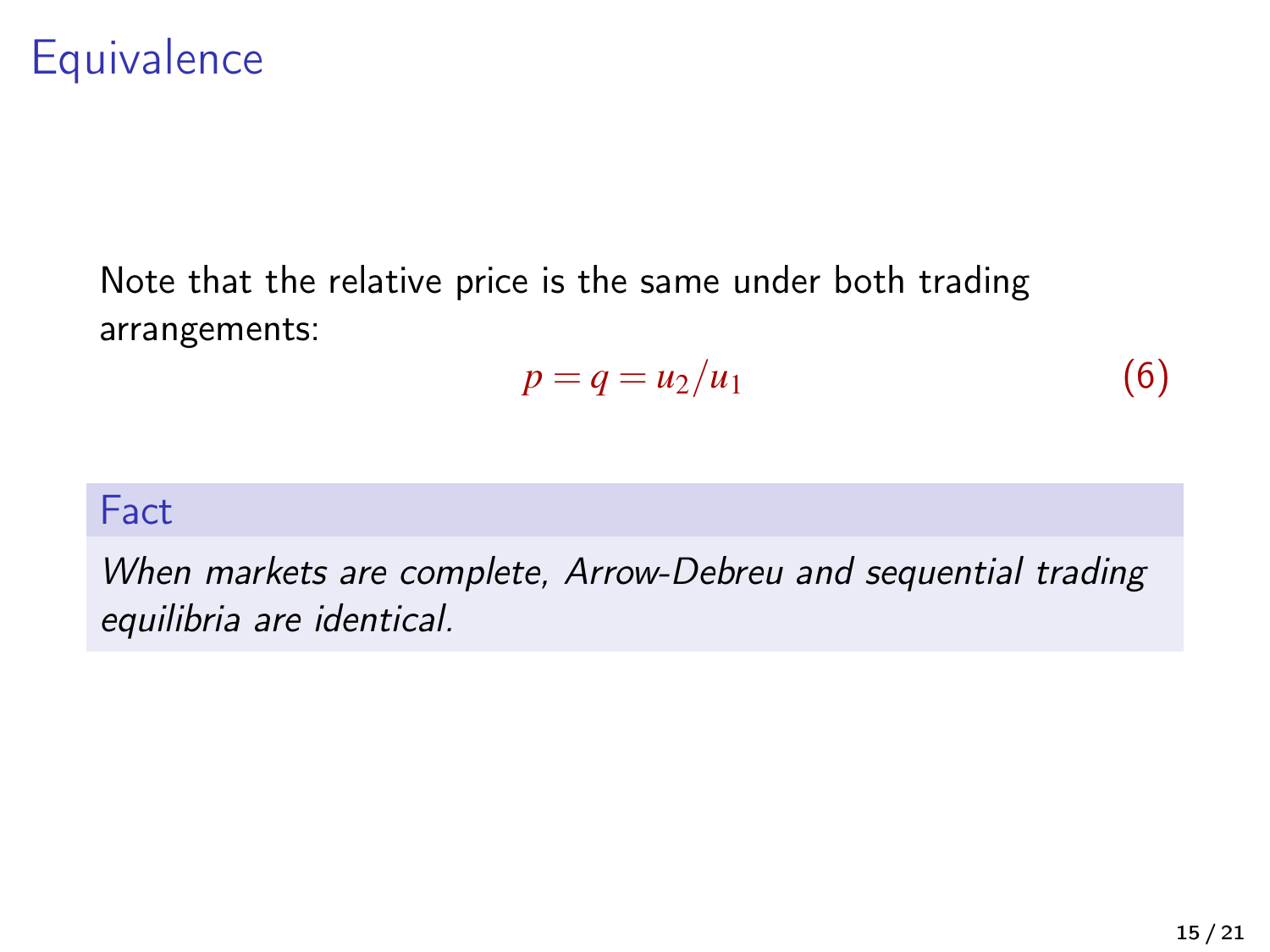## Why two trading arrangements?

When building a model, choose the most convenient trading arrangement.

In many cases, it does not matter

- $\blacktriangleright$  equilibrium allocations are the same
- $\triangleright$  both are similarly convenient

It matters when there is uncertainty.

- $\triangleright$  with complete markets, Arrow-Debreu is much simpler
- $\triangleright$  with incomplete markets, sequential trading makes it easy to specify which assets exist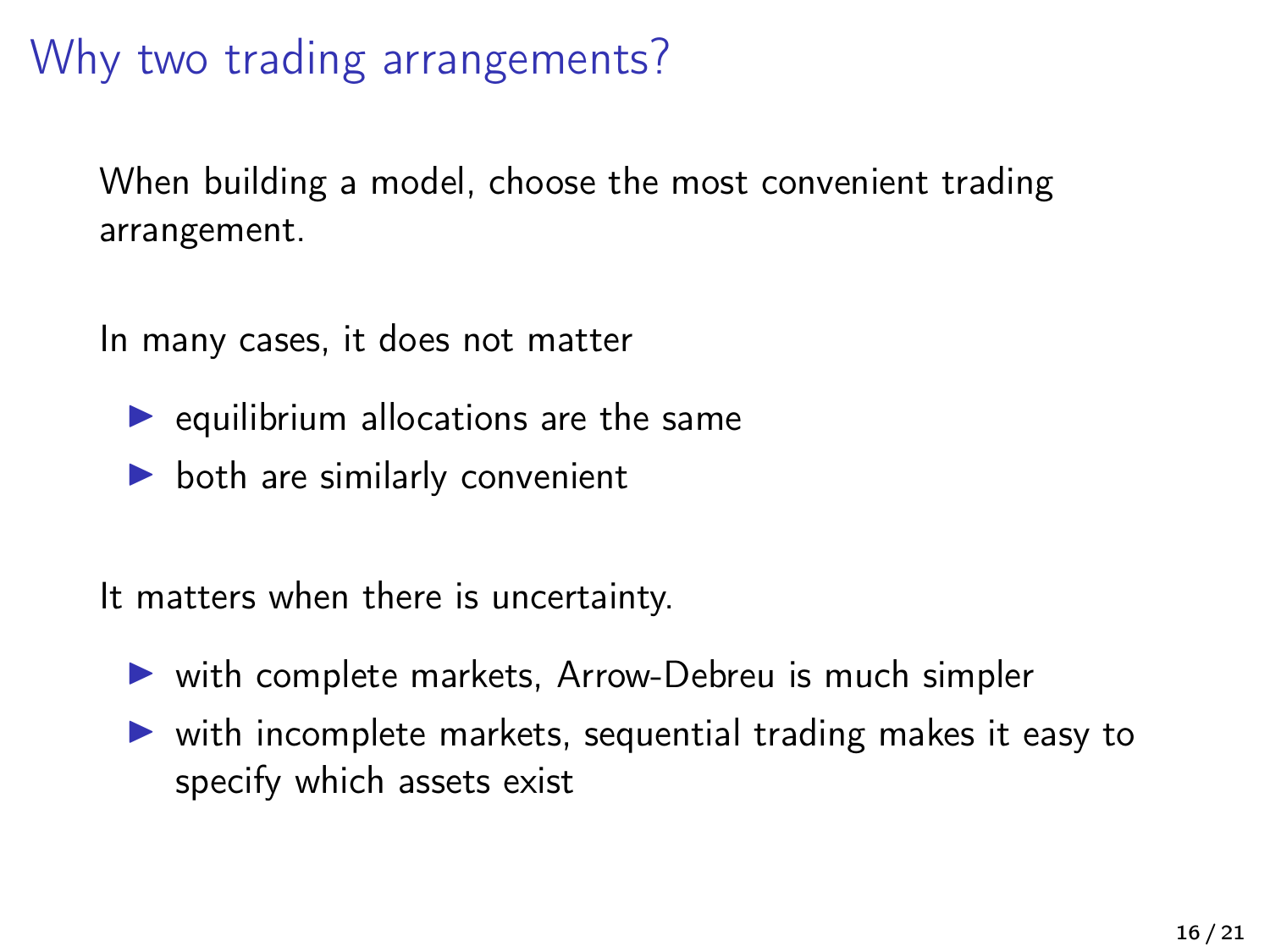## Summary

```
Macro is micro
or
IS-LM is dead. Long-live general equilibrium
```
- $\blacktriangleright$  The method outlined here is central to all of (macro) economics.
- $\triangleright$  Being able to translate a description of an economy into the definition of a competitive equilibrium is an important skill.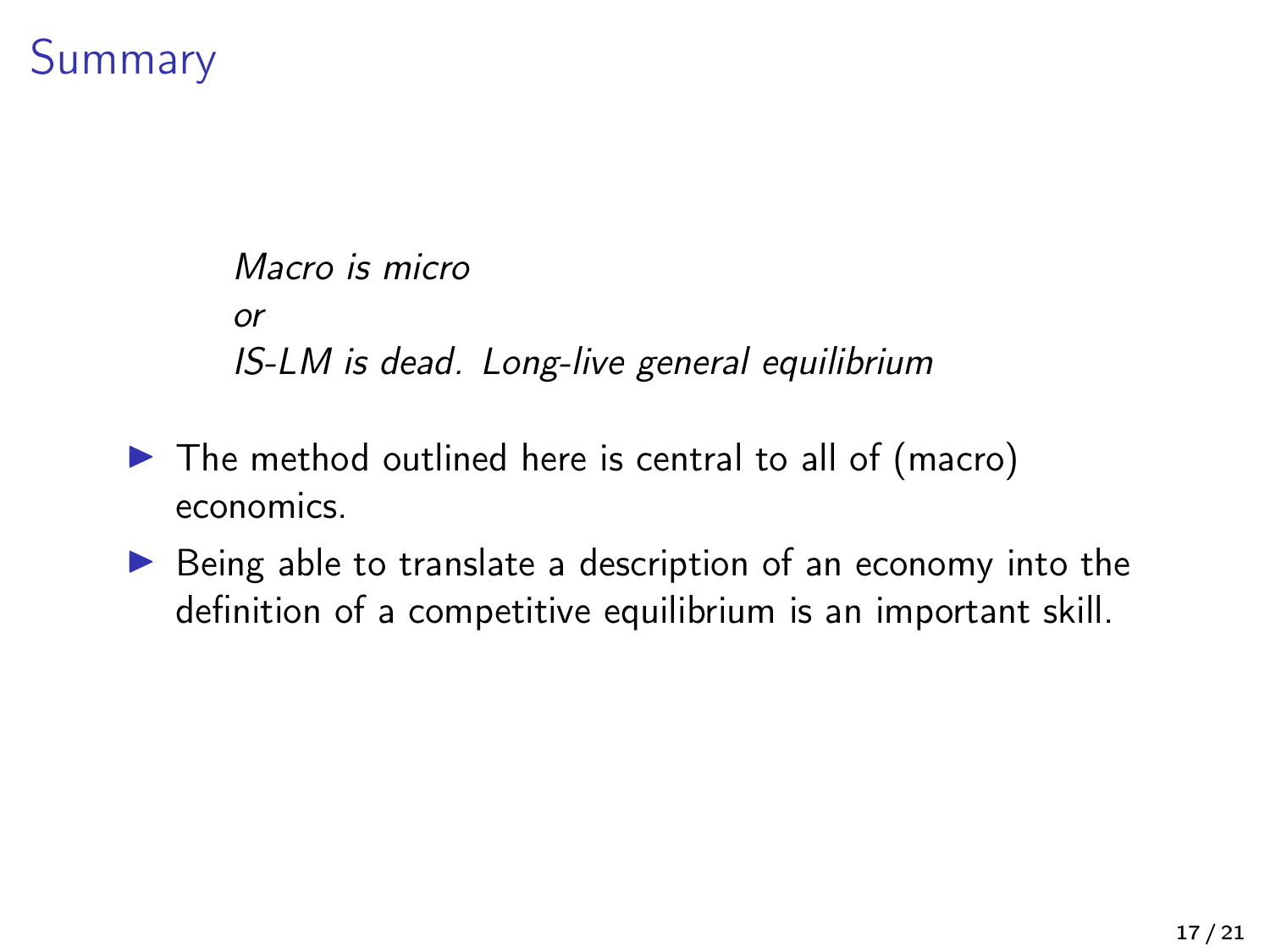## Final example

Demographics: There are *N* households. Each lives for *T* > 1 periods.

Preferences:  $\sum_{t=1}^{T} u(c_{1,t},...,c_{J,t})$  where  $J$  is the number of goods available in each period.

Endowments: Household *i* receives *ei*,*j*,*<sup>t</sup>* .

Technologies: Endowments can only be eaten in the period they are received.

 $\blacktriangleright$  Resource constraint:

Markets:

▶ Sequential trading: there are competitive markets for the *J* goods; there are one period discount bonds in each period.

Arrow-Debreu: the  $J \times T$  goods are traded in  $t = 1$ .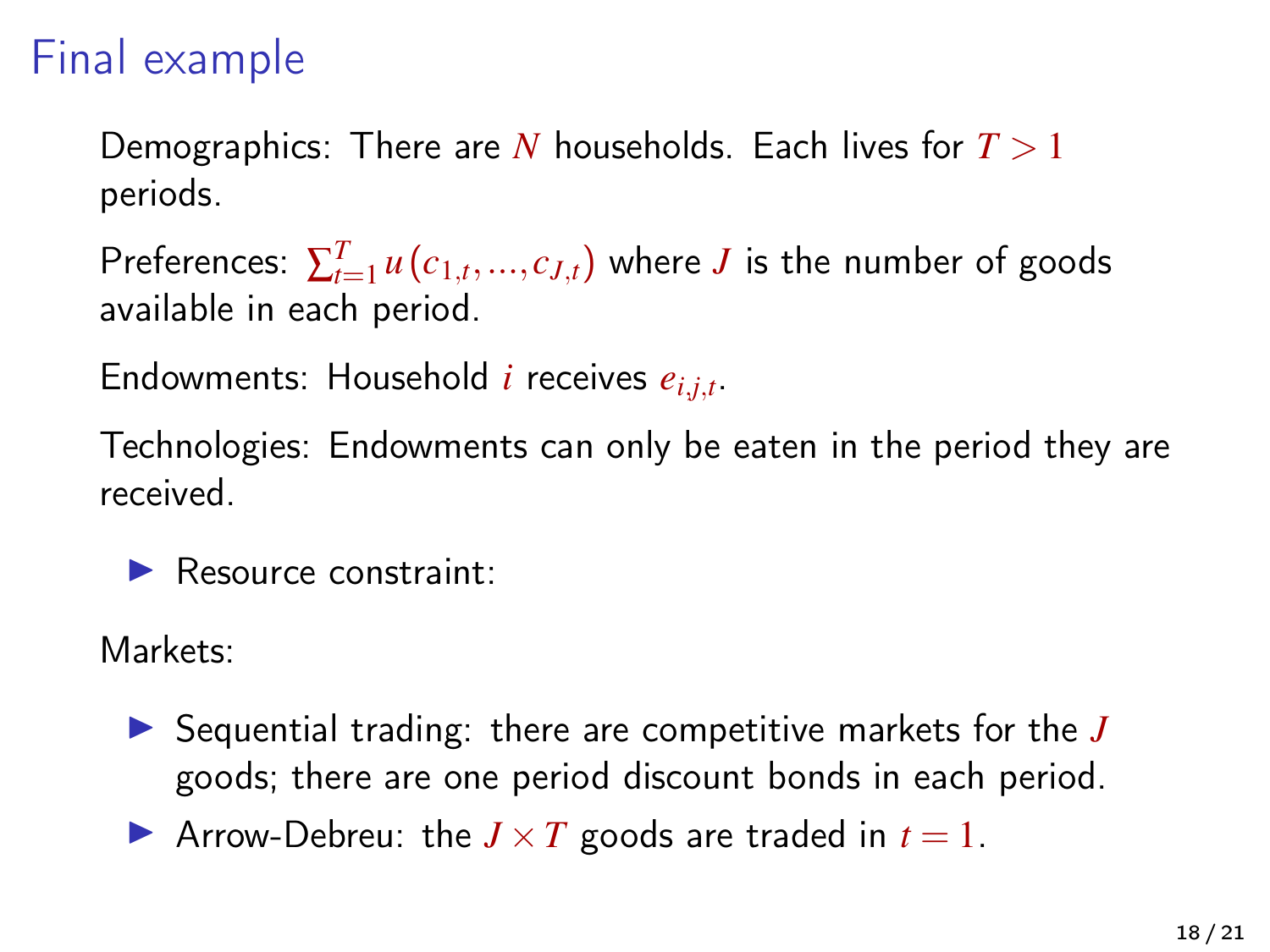Final example: Arrow-Debreu Equilibrium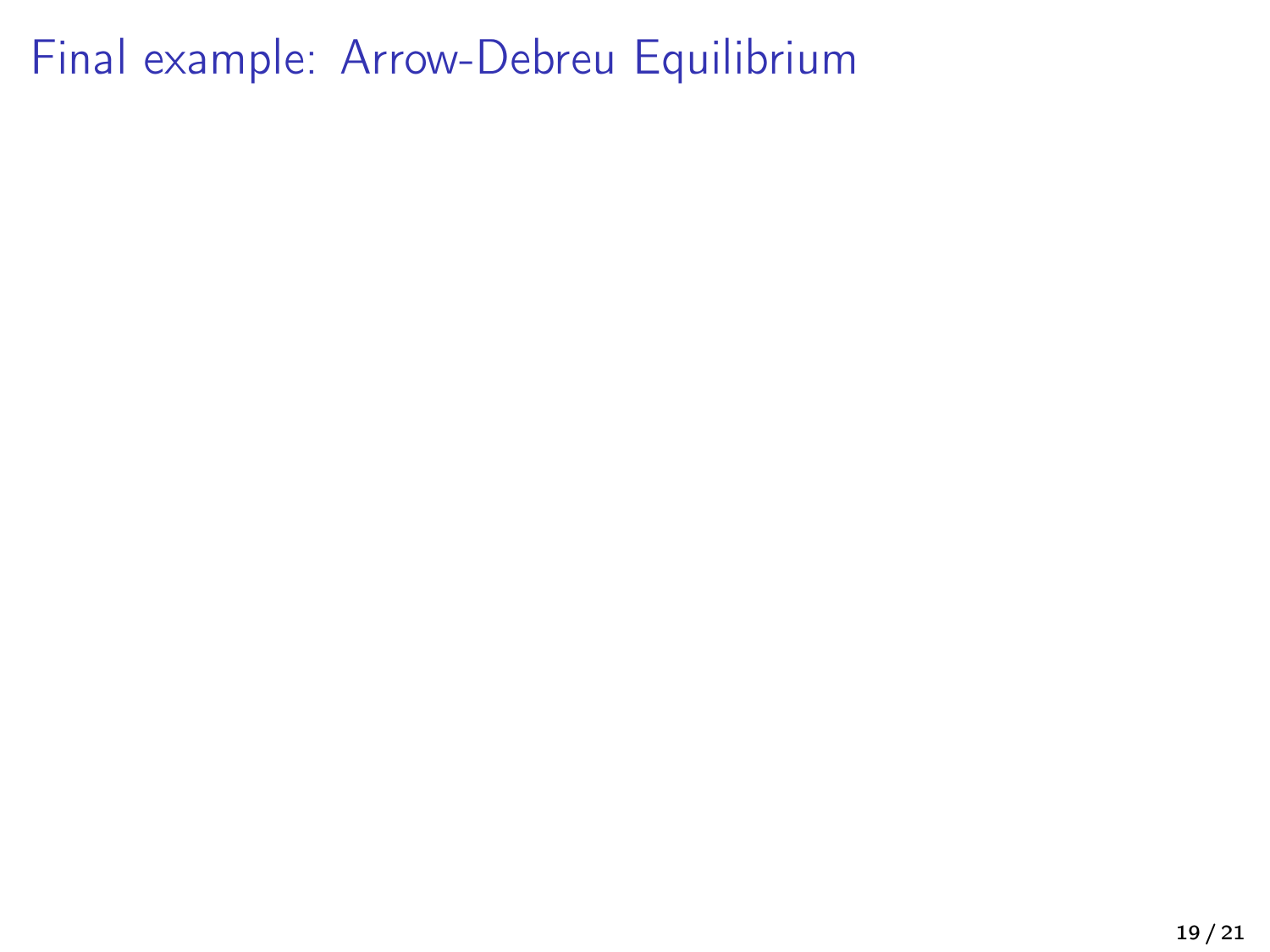

[Krusell \(2014\)](#page-20-0), ch. 5 talks about Arrow-Debreu versus sequential trading.